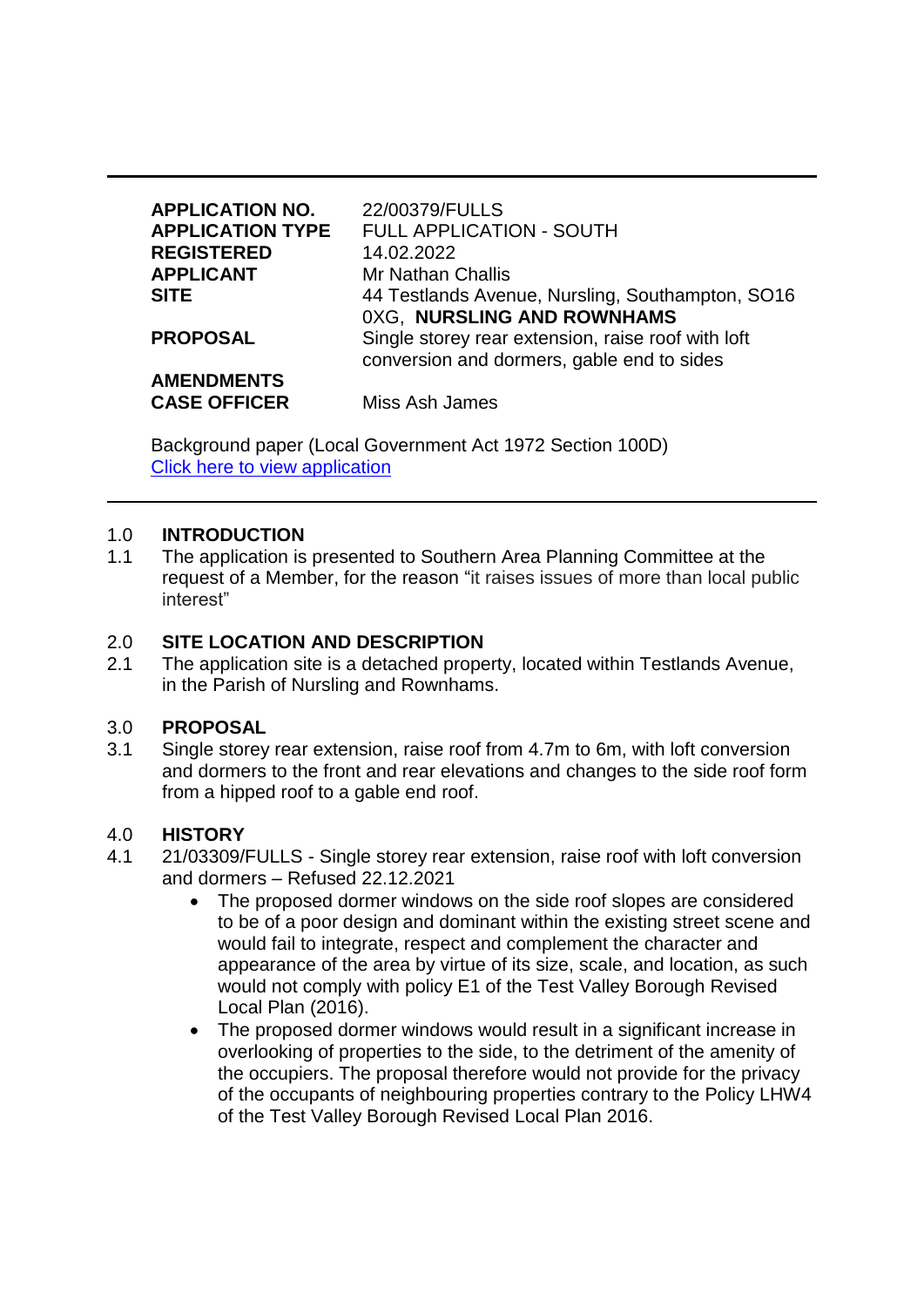- Inadequate survey and mitigation information has been submitted in order for the Local Planning Authority to conclude that the proposed development would not have an adverse impact on protected species. The proposed development is therefore considered contrary to Policy E5 and Policy COM2 of the Test Valley Borough Revised Local Plan (2016)
- 4.2 17/02225/FULLS Raise the roof at the front of the property by 500mm, erection of dormer to the rear and roof light to side elevation – Withdrawn 09.10.2017
- 4.3 17/02224/CLPS Certificate for proposed lawful development for the erection of single storey rear extension – Issue Certificate 25.09.2017

## 5.0 **CONSULTATIONS**

- 5.1 **Ecology:** No Objection
- 6.0 **REPRESENTATIONS** Expired 07.03.2022
- 6.1 **Nursling Parish Council:** Objection
- 6.2 **Longdown Management Limited:** Objection
	- Privacy concerns for 1 Horns Hill Close
	- Out of character
	- 44 Testlands Avenue is subject to restrictive covenants, and requires certificate of approval from Barker-Mill Estate prior to any alterations

## 6.3 **1 Hornshill Close:** Objection

- Proposed windows would overlook 1 Horns Hill Close
- 6.4 **42 Testlands Avenue:** Objection
	- Extension will extend beyond end of property impeding daylight to no. 42
	- Proposed dormer windows would overlook no. 42
	- Overdevelopment, turning bungalow to house

# 7.0 **POLICY**

7.1 Government Guidance National Planning Policy Framework (NPPF) National Planning Practice Guidance (NPPG)

### 7.2 Test Valley Borough Revised Local Plan (2016)(TVBRLP) Policy SD1 – Presumption in Favour of Sustainable Development Policy COM2 – Settlement Hierarchy Policy E1- High Quality Development in the Borough Policy E5 - Biodiversity Policy LHW4 – Amenity Policy T2 – Parking Standards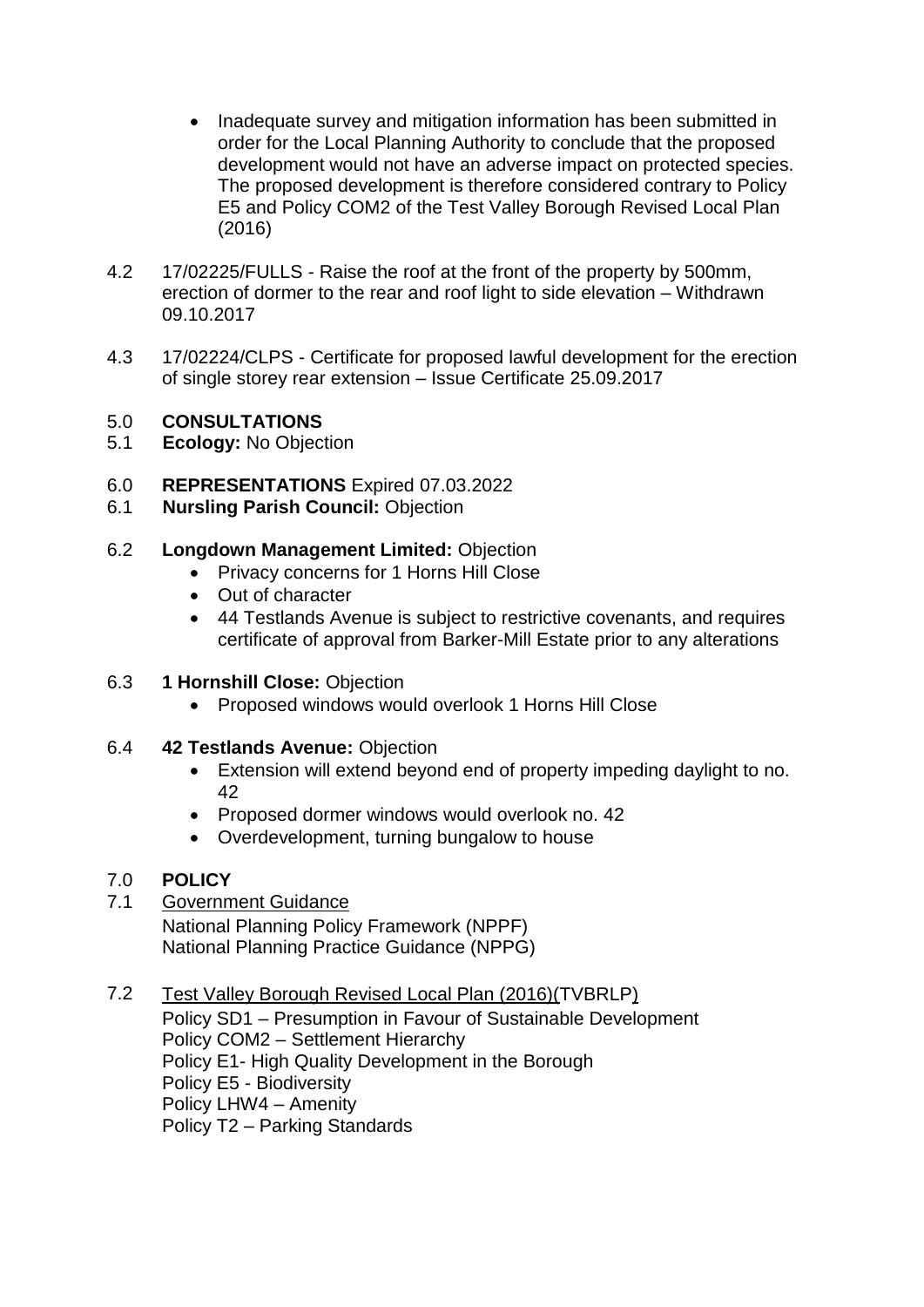# 8.0 **PLANNING CONSIDERATIONS**

- 8.1 The main planning considerations are:
	- Principle of development
	- Impact on the character and appearance of the area
	- Impact on amenity of neighbouring properties
	- Impact on ecology
	- Impact on parking provision

### 8.2 **Principle of development**

The sites lies within the settlement boundary as defined on the Inset Maps of the TVBRLP. In accordance with Policy COM2 of the TVBRLP development is permitted provided the proposal is appropriate to other policies of the Revised Local Plan. The proposal is assessed against the relevant policies below.

### 8.3 **Impact on the character and appearance of the area** Raise roof and convert loft

The character and appearance of the area is defined by detached bungalows, largely of a similar design, appearance and material palette, though there is a slight variation in the design with some properties having converted their lofts using both roof lights and dormer windows. One such example is the immediate neighbouring property, 46 Testlands Avenue, which has a maximum ridge height of 6.5m, and recently raised other parts of the ridge to 5.3m.

- 8.4 The proposal includes altering the existing roof to provide additional accommodation within the loft space. The height of the roof will increase from a ridge height of 4.7m (5.13m when measured from the rear) to 6m, an increase of 1.3m (0.87m when measured from the rear). The proposal would also result in a change from a hipped roof to gable end roof. The front elevation will see the addition of a flat roof dormer, and the rear roof slope will incorporate a larger flat roof dormer, with Juliet balcony. The provision of flat dormers on front elevations is a common feature within the street scene, other examples within the street scene include 52, 48, 34 and 23 Testlands Avenue.
- 8.5 The alterations to the roof and construction of dormer windows will undoubtedly result in a change to the visual appearance of the existing property, however, as front dormers are an existing feature within the street, it is considered that this additional will not result in harm to the character and appearance of the area as it will reflect features that are already visible within the public domain. The proposed development is considered to be high quality and would result in a neutral impact on the character and appearance of the area, the proposal is therefore in compliance with Policy E1 of TVBRLP.

### 8.6 Single storey rear extension

The development is located in a position such that limited public views would be possible. Any glimpsed views of the rear extension would be seen in the context of the existing dwelling and in this respect the proposal would not adversely affect the character and appearance of the area, in compliance with Policies COM2 and E1 of the TVBRLP.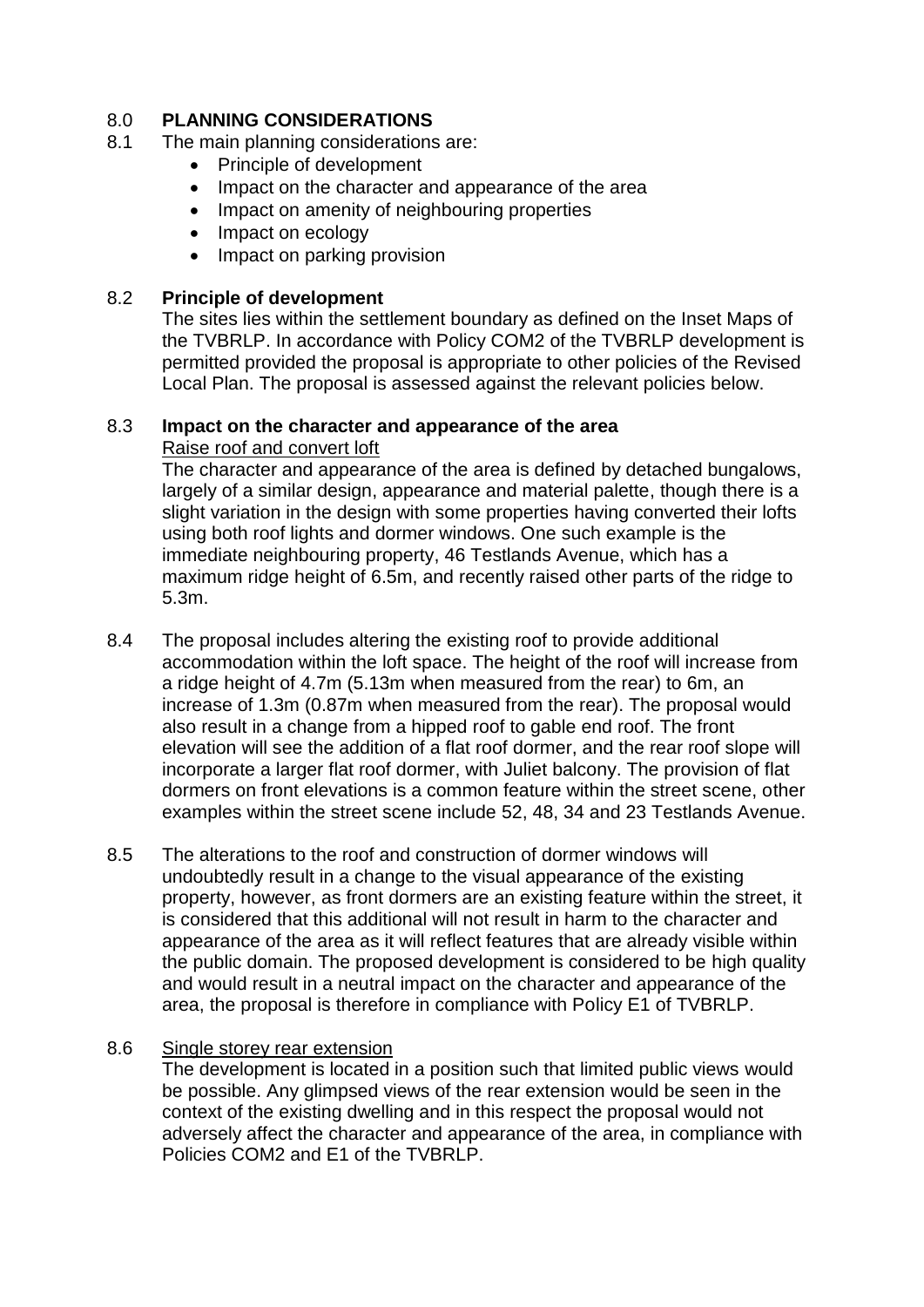### 8.7 **Impact on amenity of neighbouring property** Raise roof and convert loft

As set out in paragraph 8.4, the total height of the roof will increase as will the form of its roof. Due to the application site's orientation and design it is considered that the increase in the ridge height of the property would not result in a significant loss of light to the neighbouring properties. Four roof lights are proposed within the new roof space either side of the ridge to the front of the property, these are to serve a bathroom and dressing room and would overlook the front gardens and driveways of adjoining properties. Taking this into consideration it is considered that these roof lights would offer restricted overlooking opportunities to neighbouring properties, however, to ensure that no adverse harm occurs to adjoining dwellings it is proposed that these are fitted with obscure glazing and this will be controlled by condition. It is considered unlikely that the proposed changes to the roof, including the loft conversion, would give rise to an adverse impact on the living conditions of neighbouring properties in relation to privacy. The proposal is considered to be In accordance with Policy LHW4 of the TVBRLP.

## 8.8 Front

Whilst the majority of the bungalows within Testlands Avenue do not have accommodation in their roofs, there are several examples of alterations and conversions of the loft space within the street scene. The proposed additional windows to the front elevation at first floor level will look onto the road, as such it is considered unlikely that the these windows would give rise to an adverse impact on the living conditions of neighbouring properties in relation to privacy and is therefore in accordance with Policy LHW4 of the TVBRLP.

## 8.9 Rear

The proposed dormer window to the rear would also include the provision of o Juliet balcony, whilst concerns in relation to these are noted, they are not considered to result in harm to the amenities of the neighbour properties. The neighbouring dwelling to the rear (1 Hornshill Close**)** is approximately 20.4m away, though the additional windows to the rear are be capable of providing additional overlooking opportunities, due to the orientation of the dwellings and the significant separation distance, this relationship is unlikely to result in excessive levels of overlooking over and above mutual overlooking which is common in an urban environment such as this.

8.10 With regards to the neighbouring properties to each side, it is considered that a Juliet balcony provides no more overlooking opportunities than if a standard windows were to be inserted in the same location. The Juliet balconies are inward opening and do not give rise to an opportunity to step out onto any platform. Taking into consideration the location of the rear fenestration it is considered that the proposal would not give rise to any adverse impact on the living conditions of neighbouring properties in relation to privacy. In accordance with Policy LHW4 of the TVBRLP.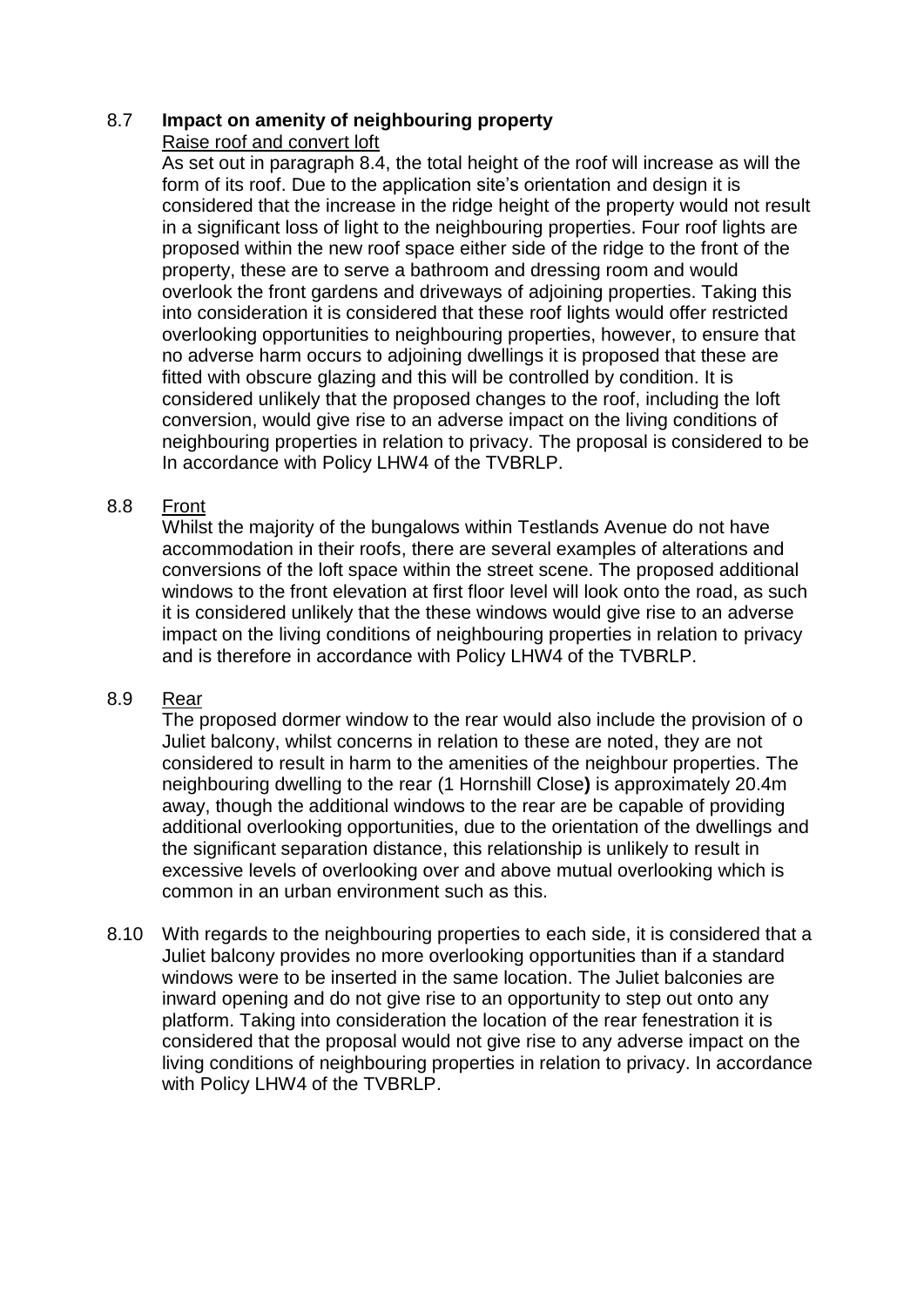### 8.11 Single storey rear extension

By virtue of the size (bulk and mass) and design of the proposal, its juxtaposition relative to neighbouring properties, and the nature of the intervening boundary treatment the rear extension would not give rise to an adverse impact on the living conditions of neighbouring properties by virtue of loss of daylight, sun light, or privacy. The proposal is in accordance with Policy LHW4 of the TVBRLP.

## 8.12 **Impact on ecology**

The proposal is not considered to give rise to any adverse impacts on existing habitat or on-site ecology, a condition has been included to ensure development proceeds in accordance with the measures set out in Section 5 'Interpretation and Evaluation' of the 44 Testlands Avenue, Nursling, Preliminary Roost Assessment (Arbtech, March 2022). Subject to the imposition of this condition the proposal would be in accordance with Policy E5 of the TVBRLP.

## 8.13 **Impact on parking provision**

There is sufficient parking on site to serve a dwelling of this size, in accordance with the parking standards as set out in Annex G and Policy T2 of the TVBRLP.

## 8.14 **Other Matters**

Third party comments were received relating to existing restrictive covenants, and the need to obtain a certificate of approval from the Barker-Mill Estate. This is a civil matter and not a material consideration in the determination of this planning application.

8.15 A previous application sought planning permission for dormer windows on either side of the existing roof slope and was subsequently refused by the Council. The reasons are set out in paragraph 4.1 above. The proposal currently under consideration has addressed these concerns, by reconfiguring the dormers to the front and rear elevations, thereby removing the overlooking towards the neighbouring properties either side of the application site. The revisions to the design are now considered to complement the character and appearance of the area and overcome the previous reasons for refusal.

## 9.0 **CONCLUSION**

9.1 The proposal is considered acceptable and in accordance with the policies of the TVBRLP.

# 10.0 **RECOMMENDATION**

**PERMISSION subject to:**

**1. The development hereby permitted shall be begun within three years from the date of this permission. Reason: To comply with the provision of Section 91 of the Town and Country Planning Act 1990 as amended by Section 51 of the Planning and Compulsory Purchase Act 2004.**